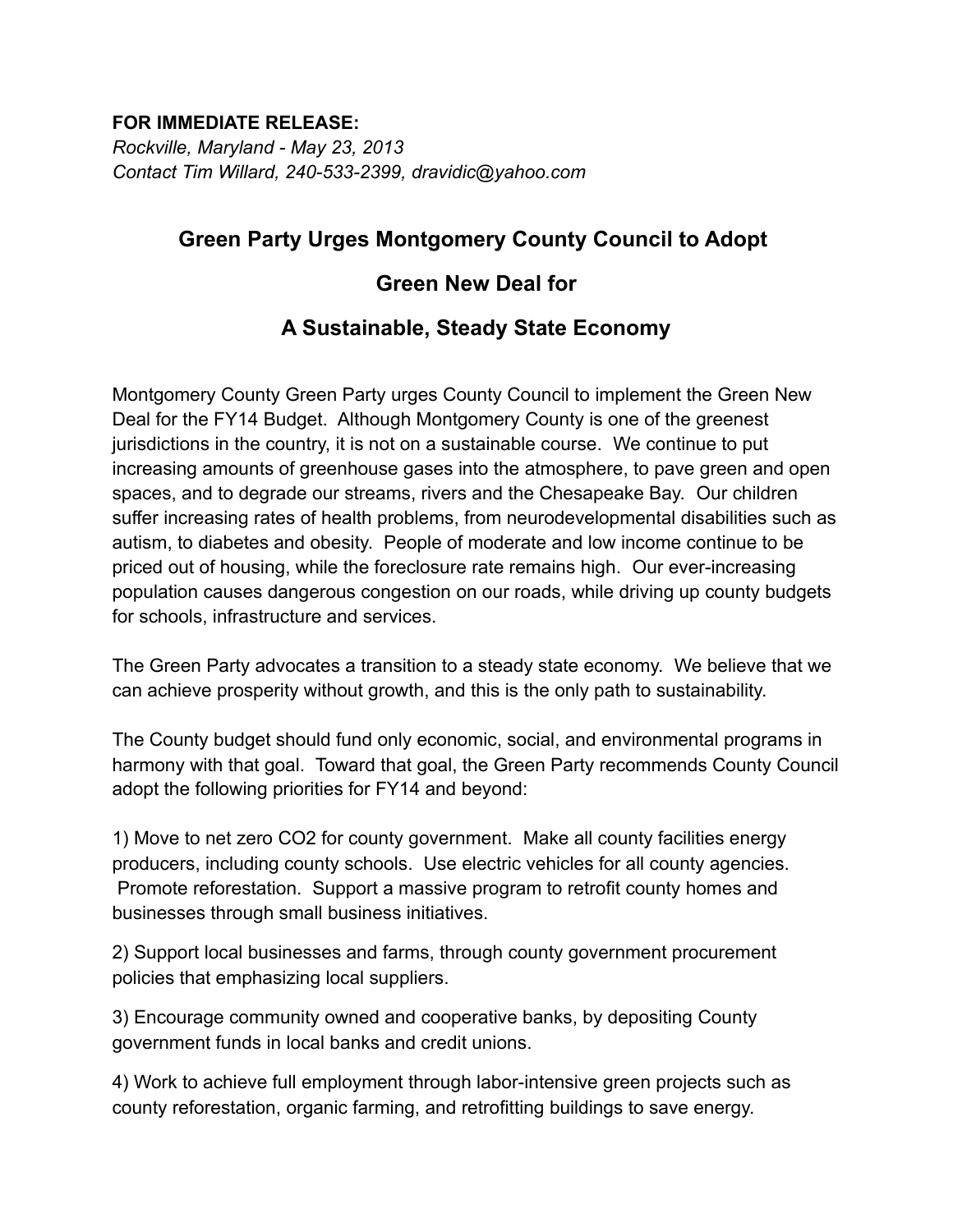5) Increase public transportation with expanded bus service and bus rapid transit; put safe bicycle lanes on all roads; and facilitate bike rental services.

6) Change the Annual Growth Policy to an Annual Sustainability Policy.

7) Use the UN Human Development Index instead of GDP-based metrics to measure real progress for Montgomery County residents, including life expectancy, schooling, gender equality, poverty, net income and environmental health.

8) Promote community gardening, suburban/urban farming, and permaculture through county public awareness programs and opening up county-owned properties for cultivation.

9) Eliminate all tax subsidies to corporations and incentives to relocate to the county, to promote a true free market and transparent economic expenditures.

10) Support resource-saving economic activities by encouraging local currencies, tool sharing centers, and other resource saving activities; and work to increase county recycling rates to as close to 100% as possible.

We must turn away from environmentally destructive economic and land use policies that destroy our natural resources in pursuit of unsustainable economic growth. While Montgomery County's policy of high-density, transit oriented development has laudable goals, in reality it only increases congestion, and does not provide for green space to make these urban areas liveable. Studies have shown this development does not achieve its goal of decreasing driving mileage.

Of the major categories in the County Executive's proposed budget for tax-supported expenditures, the environment is the smallest at just 0.1%, one tenth of the next largest category. Yet, environmental issues today will determine our quality of life and the foundation of a healthy society for future generations. County budget priorities should reflect the wisdom that:

# *"The economy is a wholly-owned subsidiary of the environment, not the other way around."*

*Gaylord Nelson, November 2002). Beyond Earth Day: Fulfilling the Promise. Wisconsin Press*

Best practices and references in attachment. Montgomery County Green Party is a chapter of Green Party USA. END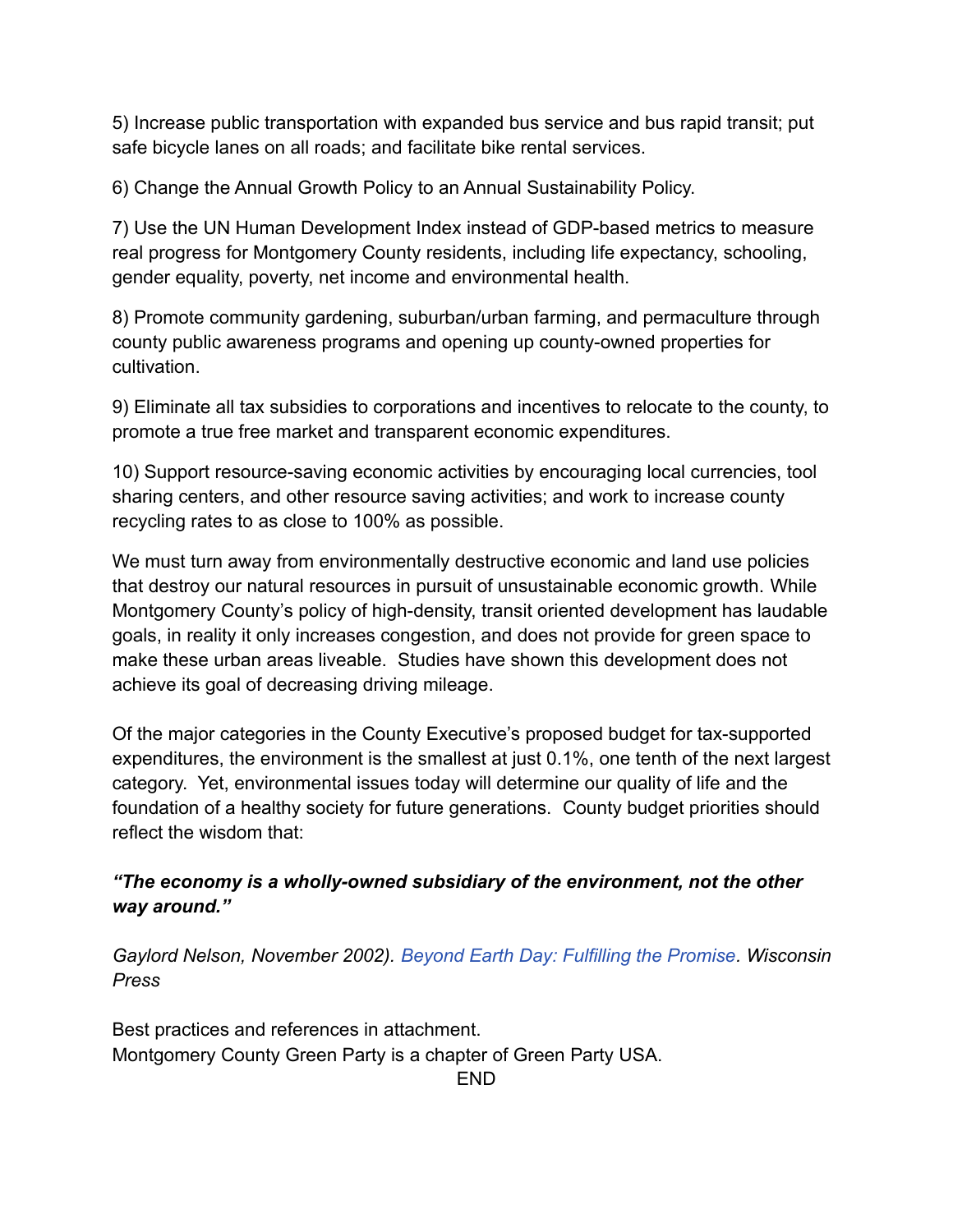## **Attachment**

# **Children's Health**

http://www.prweb.com/releases/2012/4/prweb9442509.htm Top Ten Toxic Chemicals Suspected to Cause Autism and Learning Disabilities

## http://www.chp.edu/CHP/050513

Sharp increase in disabilities due to neurodevelopmental and mental health problems

# **1) Energy and Climate Change**

[http://www.bfrl.nist.gov/buildingtechnology/documents/FederalRDAgendaforNetZeroEne](http://www.bfrl.nist.gov/buildingtechnology/documents/FederalRDAgendaforNetZeroEnergyHighPerformanceGreenBuildings.pdf) [rgyHighPerformanceGreenBuildings.pdf](http://www.bfrl.nist.gov/buildingtechnology/documents/FederalRDAgendaforNetZeroEnergyHighPerformanceGreenBuildings.pdf) Net Zero Energy, High Performance Buildings

<http://www.ucsusa.org/publications/ask/2012/reforestation.html> Large-scale Reforestation Helps Counter the Global Warming Impacts of Deforestation

[http://www.institutebe.com/Existing-Building-Retrofits/Retro-Commissioning-Significant-](http://www.institutebe.com/Existing-Building-Retrofits/Retro-Commissioning-Significant-Savings.aspx)[Savings.aspx](http://www.institutebe.com/Existing-Building-Retrofits/Retro-Commissioning-Significant-Savings.aspx) Improving the Performance of Buildings through Retro-commissioning

[http://www.nyc.gov/html/unccp/gprb/downloads/pdf/Melbourne\\_GreenBuildings.pdf](http://www.nyc.gov/html/unccp/gprb/downloads/pdf/Melbourne_GreenBuildings.pdf) Best Practice: Green Buildings Retrofit Program

### [www.retrofitbaltimore.org](http://www.retrofitbaltimore.org/)

Model organization in Baltimore, combining energy efficiency, jobs creation, and community outreach

# **2) Local Purchasing**

<http://www.ilsr.org/rule/local-purchasing-preferences/2727-2/>

Institute for Local Self-Reliance: Example of local statute giving preference to local purchasing

<https://www.biodynamics.com/content/community-supported-agriculture-introduction-csa> Many benefits of local food procurement through Community-Supported Agriculture (CSA)

[http://www.marylandagriculture.info/category\\_info.cfm?categoryid=46](http://www.marylandagriculture.info/category_info.cfm?categoryid=46)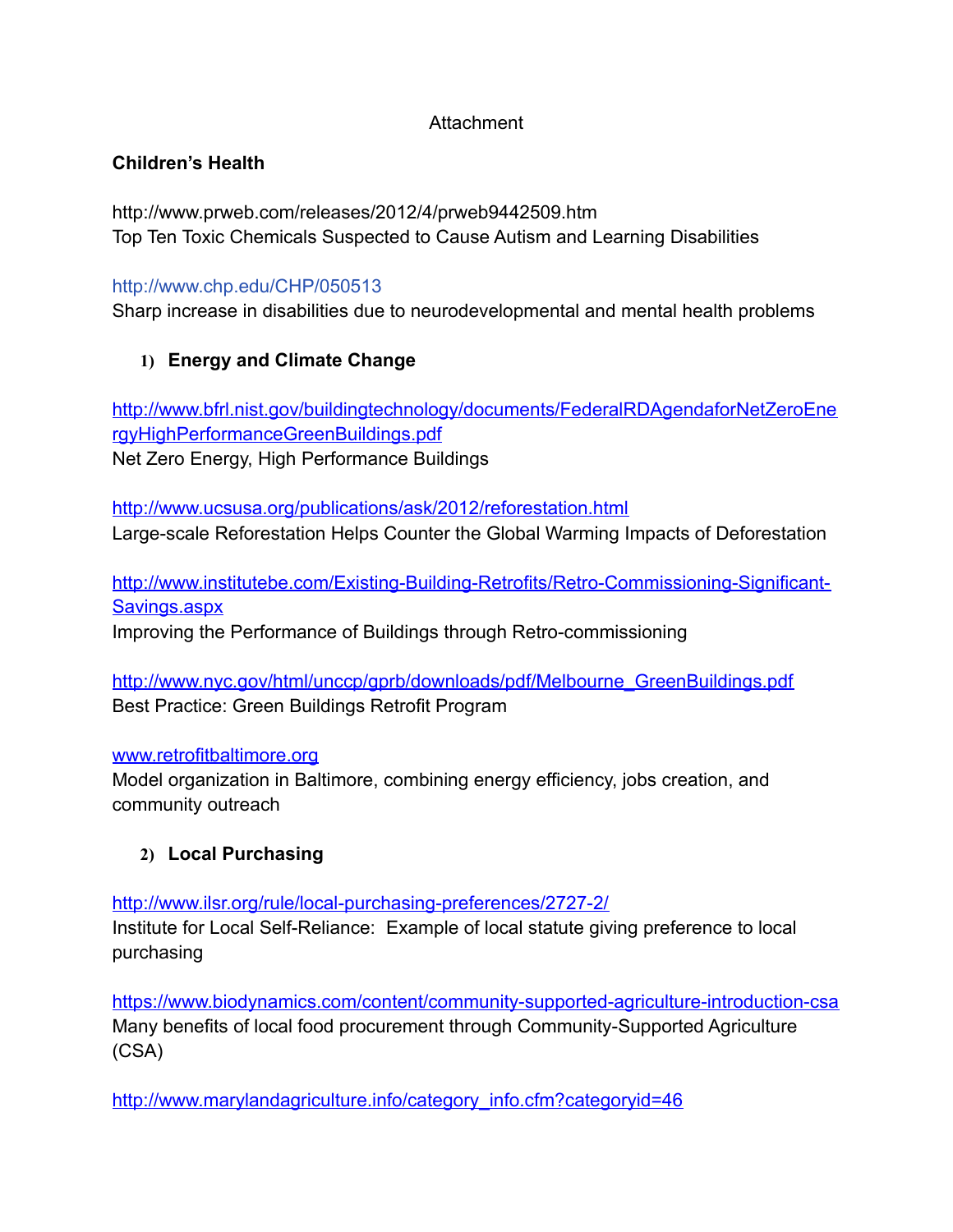Maryland State website to find local farms selling directly to customers through Community-Supported Agriculture (CSA).

# **3) Community Banking**

[https://www.brightonbank.com/home/fiFiles/static/documents/Go\\_local.pdf](https://www.brightonbank.com/home/fiFiles/static/documents/Go_local.pdf) Advantages of Banking with a Locally Owned Community Bank

[http://www.icba.org/communitybanking/index.cfm?](http://www.icba.org/communitybanking/index.cfm?ItemNumber=556&sn.ItemNumber=1744) [ItemNumber=556&sn.ItemNumber=1744](http://www.icba.org/communitybanking/index.cfm?ItemNumber=556&sn.ItemNumber=1744) Community Bank Advantages

[http://www.csrwire.com/blog/posts/518-finding-resilience-in-crisis-the-benefits-of-locally](http://www.csrwire.com/blog/posts/518-finding-resilience-in-crisis-the-benefits-of-locally-rooted-banks)[rooted-banks](http://www.csrwire.com/blog/posts/518-finding-resilience-in-crisis-the-benefits-of-locally-rooted-banks)

Finding Resilience in Crisis: The Benefits of Locally Rooted Banks

## **4) Green Jobs**

<http://search.usa.gov/search?query=green+jobs&affiliate=u.s.departmentoflabor> U.S. Department of Labor links to green jobs sites for a host of topics (types of green jobs, initiatives, careers, hazards, etc.)

<http://www.dol.gov/odep/pdf/GreenResourceGuide.pdf> Department of Labor report tailored to those with disabilities seeking a green job.

<http://www.greeneconomycoalition.org/about>

The "green economy coalition" is a global network of organizations committed to accelerating a transition to a new green inclusive economy.

### <http://www.unep.org/greeneconomy/>

United Nations Economic Programme "Including "Green Economy and Trade Trends, Challenges and Opportunities" (298 page report)

<http://www.epi.org/publication/bp349-assessing-the-green-economy/> Economic Policy Institute documents with end notes for citations of other sources

[http://www.worldwatch.org/programs/global\\_economy](http://www.worldwatch.org/programs/global_economy)

Worldwatch Institute's Green Economy Program recognizes that the global environmental and economic crises have common origins and must be tackled together. The program seeks to offer solutions that enhance human wellbeing and reduce inequities while protecting the planet.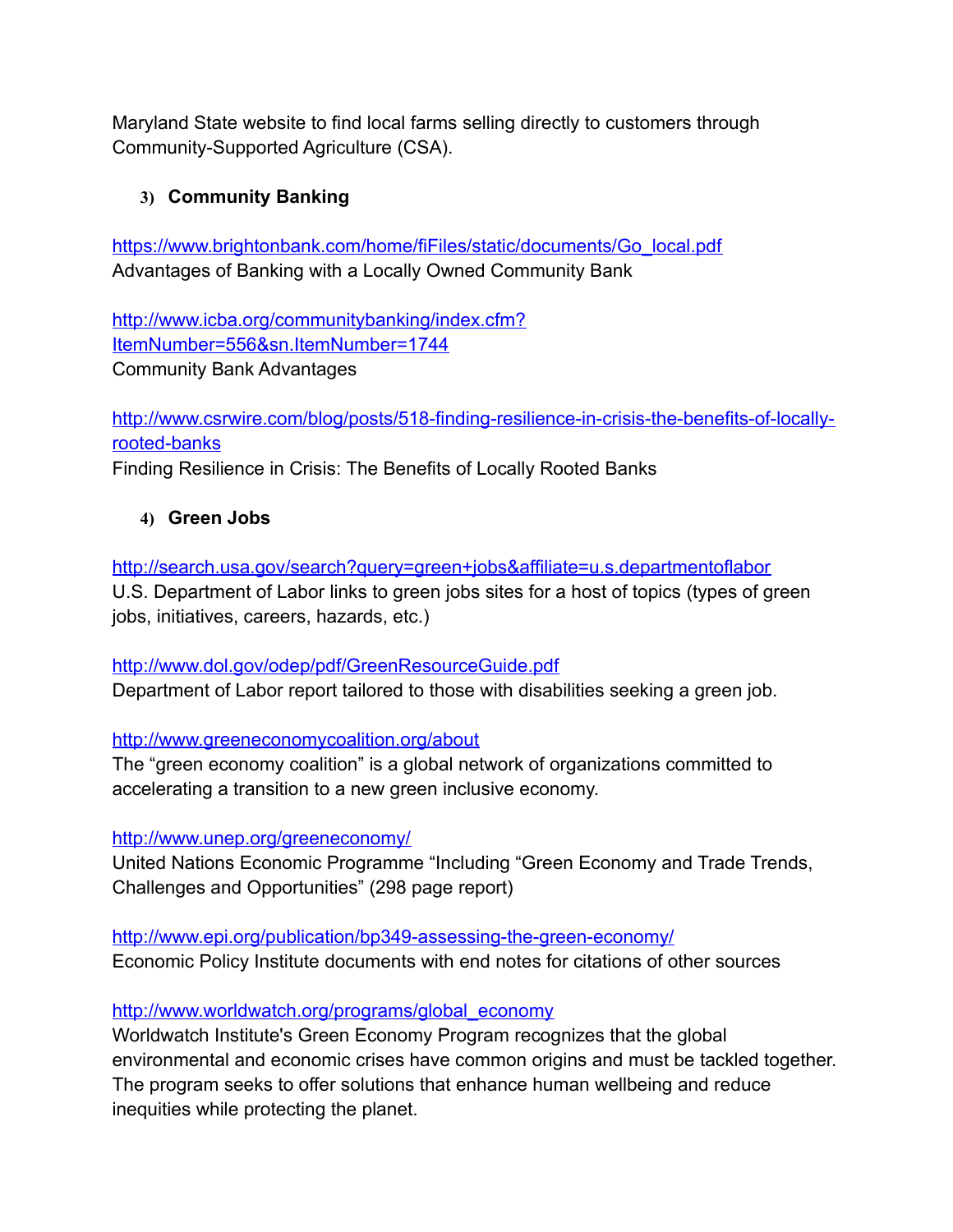# **5) Public Transportation**

<http://www.publictransportation.org/news/facts/Pages/default.aspx> Public Transportation Benefits – Facts at a Glance

[http://www.fta.dot.gov/documents/PublicTransportationsRoleInRespondingToClimateCh](http://www.fta.dot.gov/documents/PublicTransportationsRoleInRespondingToClimateChange2010.pdf) [ange2010.pdf](http://www.fta.dot.gov/documents/PublicTransportationsRoleInRespondingToClimateChange2010.pdf)

Public Transportation's Role in Responding to Climate Change

## **6) Sustainability Policy**

<http://www.sustainable.org/economy> Components of a sustainable, resilient economy

<http://steadystate.org/> Center for a Steady State Economy (CASSE)

<http://www.ussee.org/>

Ecological economics principles and sources

**7) Steady State Economy Indicators**

### <http://hdrstats.undp.org/en/indicators/default.html>

UN Human Development Index – great range of indices, and online ability to develop your own index

<http://www.sustainableseattle.org/programs/regional-indicators>

Sustainable Seattle, worldwide leader in the development of regional sustainability indicators based on citizens' values and goals for their communities.

<http://www.green.maryland.gov/mdgpi/indicators.asp>

Genuine Progress Index (GPI), an index vetted by the scientific community, used regularly by governmental and non-governmental organizations worldwide and now Maryland; documents a more truthful picture of economic and social progress. Redefining Progress's latest update, covering 1950 to 2004, shows that economic growth has been stagnant since the 1970s.

<http://www.grossnationalhappiness.com/>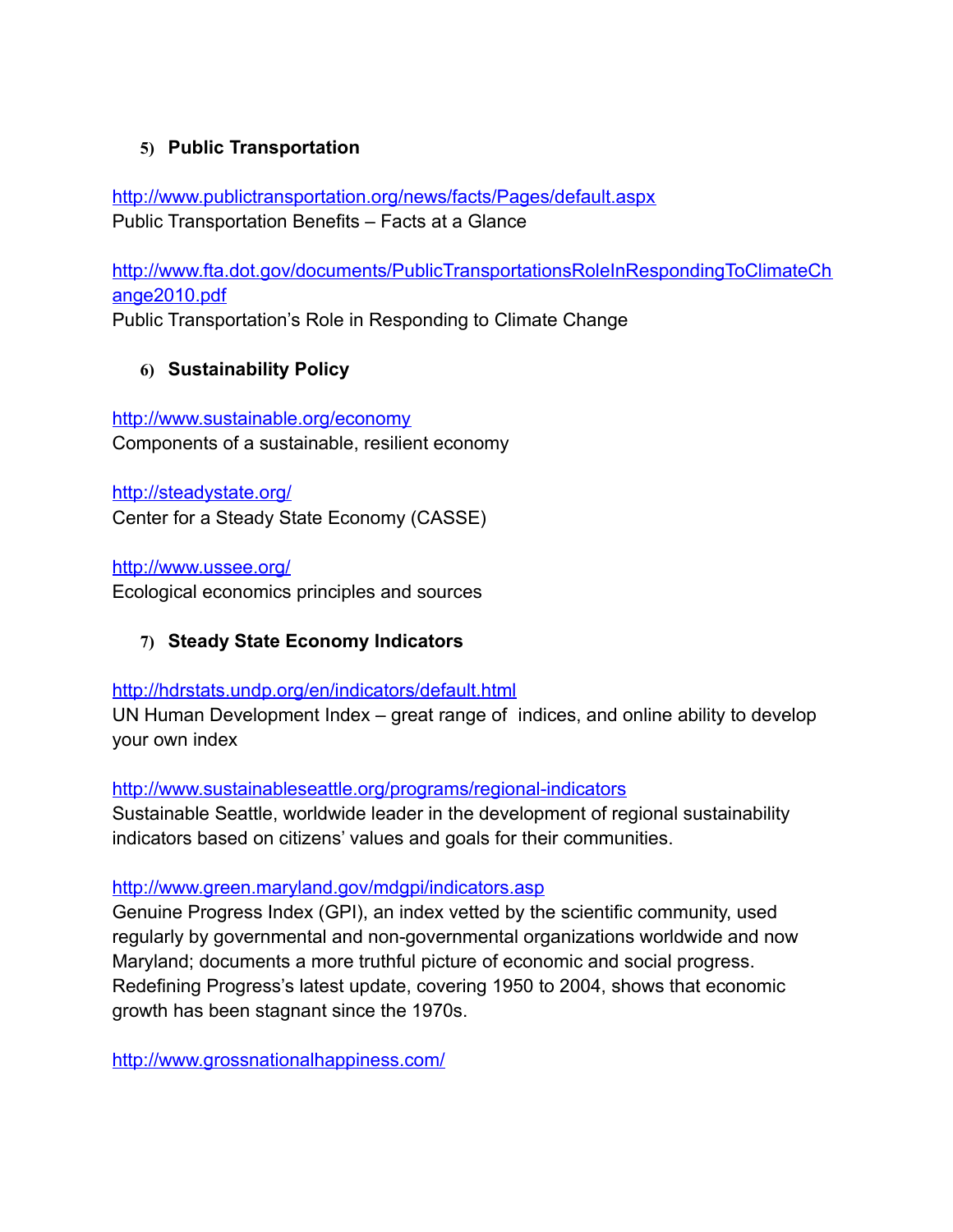Gross National Happiness (GNH) – "The essence of the philosophy of GNH is the peace and happiness of our people and the security and sovereignty of our nation." **Bhutan** 

#### <http://www.happyplanetindex.org/>

Happy Planet Index – Costa Rica is #1 worldwide – "Economics As If People and the Planet Mattered"

#### <http://www.capabilityapproach.com/index.php>

Capabilities Approach: Development as Freedom, People-Centered (Amartya Sen)

#### <http://bniajfi.org/>

Baltimore Neighborhood Indicators Alliance (Neighborhood Vital Signs)

#### **8) Healthy Food**

#### [www.healthyschoolfood.org/createchange.htm](http://www.healthyschoolfood.org/createchange.htm)

Create Change: Top 6 Suggestions for Creating Change in Your School

<http://www.pcrm.org/health/healthy-school-lunches/letsreallymove/lets-really-move> Physicians Committee for Responsible Medicine recommends moving the unhealthy meat, dairy, and processed foods out of school lunches.

#### <http://wholesomewave.org/fvrx/>

The fruit and vegetable prescription program fosters innovative partnerships between healthcare and community food providers to make a direct connection between increased consumption of fresh fruits and vegetables and improved health among vulnerable community members.

#### <http://www.veganicpermaculture.com/>

Food Forest Permaculture

<http://www.veganicpermaculture.com/natural-farming.html> Native grassland ecosystem of growing grains

<http://www.veganicpermaculture.com/forest-gardening-bc.html> Cultivating Forest Gardens in California, Montana, and British Columbia

<http://gentleworld.org/beginners-guide-to-veganic-gardening/> Stockfree or veganic methods